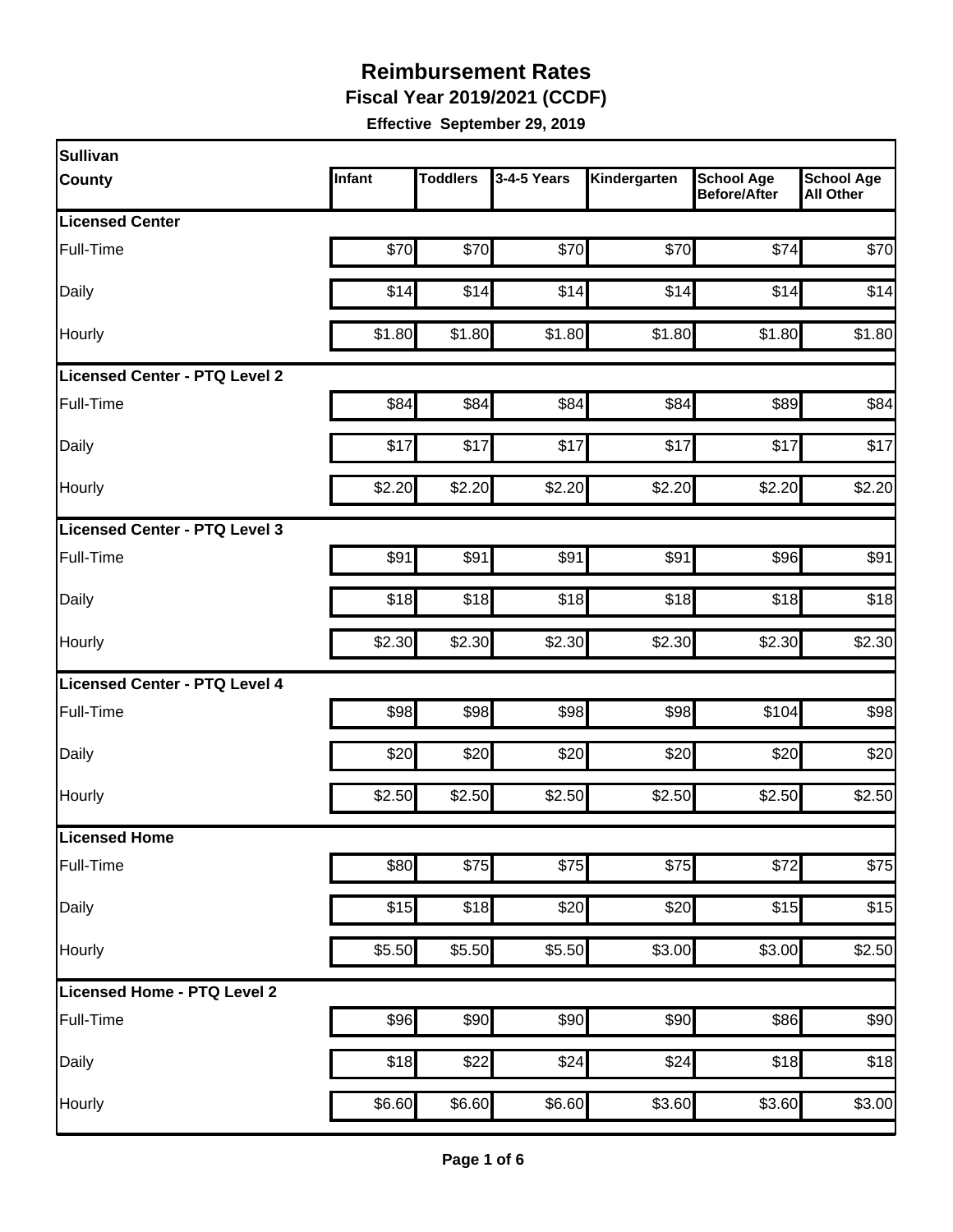**Fiscal Year 2019/2021 (CCDF)**

| Sullivan                                 |        |                 |             |              |                                          |                                       |
|------------------------------------------|--------|-----------------|-------------|--------------|------------------------------------------|---------------------------------------|
| <b>County</b>                            | Infant | <b>Toddlers</b> | 3-4-5 Years | Kindergarten | <b>School Age</b><br><b>Before/After</b> | <b>School Age</b><br><b>All Other</b> |
| Licensed Home - PTQ Level 3              |        |                 |             |              |                                          |                                       |
| Full-Time                                | \$104  | \$98            | \$98        | \$98         | \$94                                     | \$98                                  |
| Daily                                    | \$20   | \$23            | \$26        | \$26         | \$20                                     | \$20                                  |
| Hourly                                   | \$7.20 | \$7.20          | \$7.20      | \$3.90       | \$3.90                                   | \$3.30                                |
| Licensed Home - PTQ Level 4              |        |                 |             |              |                                          |                                       |
| Full-Time                                | \$112  | \$105           | \$105       | \$105        | \$101                                    | \$105                                 |
| Daily                                    | \$21   | \$25            | \$28        | \$28         | \$21                                     | \$21                                  |
| Hourly                                   | \$7.70 | \$7.70          | \$7.70      | \$4.20       | \$4.20                                   | \$3.50                                |
| <b>Registered Ministry</b>               |        |                 |             |              |                                          |                                       |
| Full-Time                                | \$70   | \$70            | \$70        | \$62         | \$40                                     | \$68                                  |
| Daily                                    | \$14   | \$14            | \$14        | \$13         | \$10                                     | \$14                                  |
| Hourly                                   | \$1.80 | \$1.80          | \$1.80      | \$1.80       | \$1.80                                   | \$1.80                                |
| <b>Registered Ministry - PTQ Level 1</b> |        |                 |             |              |                                          |                                       |
| Full-Time                                | \$70   | \$70            | \$70        | \$66         | \$57                                     | \$69                                  |
| Daily                                    | \$14   | \$14            | \$14        | \$14         | \$12                                     | \$14                                  |
| Hourly                                   | \$1.80 | \$1.80          | \$1.80      | \$1.80       | \$1.80                                   | \$1.80                                |
| <b>Registered Ministry - PTQ Level 2</b> |        |                 |             |              |                                          |                                       |
| Full-Time                                | \$84   | \$84            | \$84        | \$84         | \$89                                     | \$84                                  |
| Daily                                    | \$17   | \$17            | \$17        | \$17         | \$17                                     | \$17                                  |
| Hourly                                   | \$2.20 | \$2.20          | \$2.20      | \$2.20       | \$2.20                                   | \$2.20                                |
| <b>Registered Ministry - PTQ Level 3</b> |        |                 |             |              |                                          |                                       |
| Full-Time                                | \$91   | \$91            | \$91        | \$91         | \$96                                     | \$91                                  |
| Daily                                    | \$18   | \$18            | \$18        | \$18         | \$18                                     | \$18                                  |
| Hourly                                   | \$2.30 | \$2.30          | \$2.30      | \$2.30       | \$2.30                                   | \$2.30                                |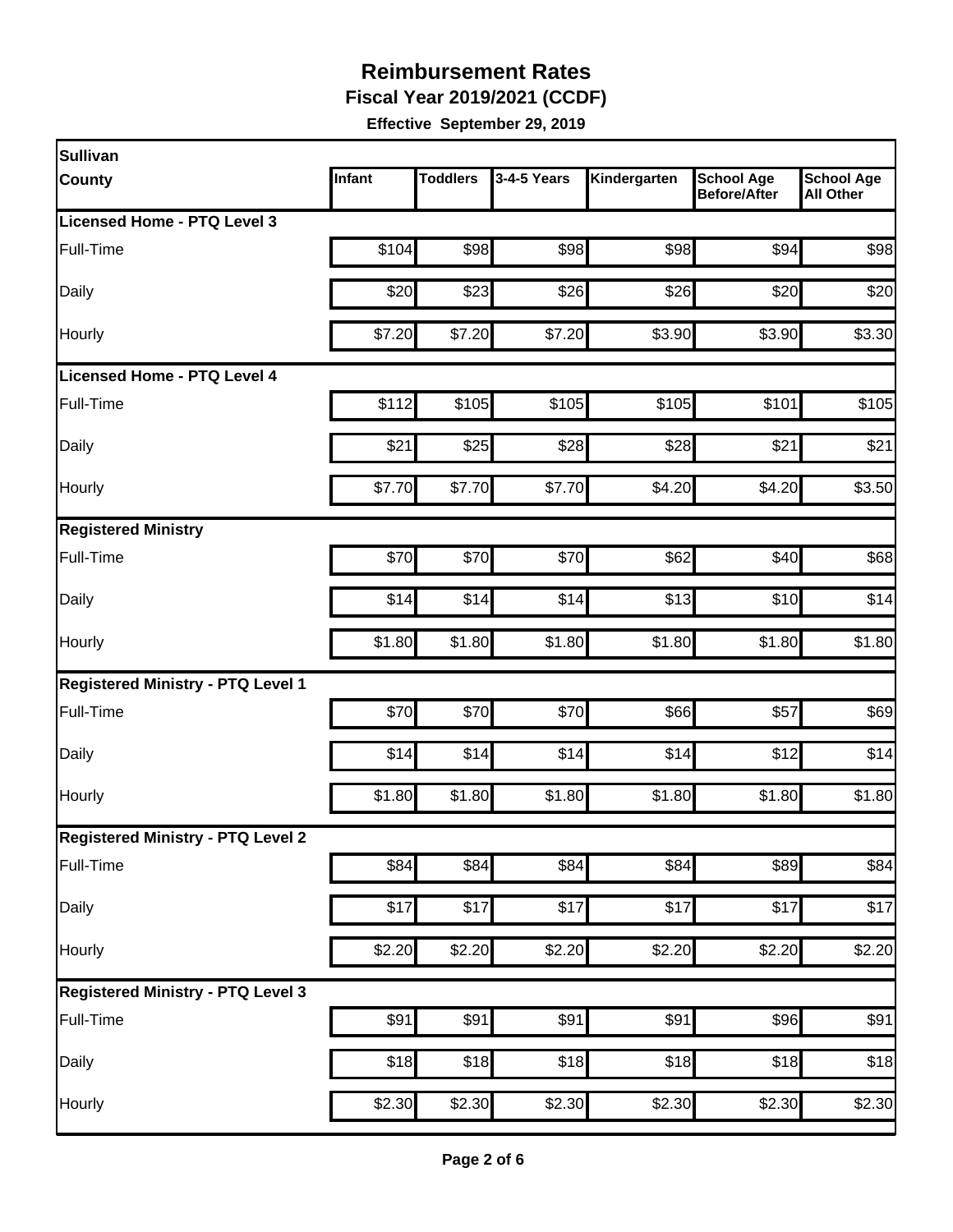**Fiscal Year 2019/2021 (CCDF)**

| Sullivan                                 |               |                 |             |              |                                   |                                       |  |  |  |
|------------------------------------------|---------------|-----------------|-------------|--------------|-----------------------------------|---------------------------------------|--|--|--|
| <b>County</b>                            | <b>Infant</b> | <b>Toddlers</b> | 3-4-5 Years | Kindergarten | <b>School Age</b><br>Before/After | <b>School Age</b><br><b>All Other</b> |  |  |  |
| <b>Registered Ministry - PTQ Level 4</b> |               |                 |             |              |                                   |                                       |  |  |  |
| Full-Time                                | \$98          | \$98            | \$98        | \$98         | \$104                             | \$98                                  |  |  |  |
| Daily                                    | \$20          | \$20            | \$20        | \$20         | \$20                              | \$20                                  |  |  |  |
| Hourly                                   | \$2.50        | \$2.50          | \$2.50      | \$2.50       | \$2.50                            | \$2.50                                |  |  |  |
| <b>Exempt Center</b>                     |               |                 |             |              |                                   |                                       |  |  |  |
| Full-Time                                | \$70          | \$70            | \$70        | \$62         | \$40                              | \$68                                  |  |  |  |
| Daily                                    | \$14          | \$14]           | \$14        | \$13         | \$10                              | \$14                                  |  |  |  |
| Hourly                                   | \$1.80        | \$1.80          | \$1.80      | \$1.80       | \$1.80                            | \$1.80                                |  |  |  |
| <b>Accredited Exempt Center</b>          |               |                 |             |              |                                   |                                       |  |  |  |
| Full-Time                                | \$77          | \$77            | \$77        | \$77         | \$79                              | \$77                                  |  |  |  |
| Daily                                    | \$15          | \$15            | \$15        | \$15         | \$15                              | \$15                                  |  |  |  |
| Hourly                                   | \$2.00        | \$2.00          | \$2.00      | \$2.00       | \$2.00                            | \$2.00                                |  |  |  |
| <b>Exempt Home</b>                       |               |                 |             |              |                                   |                                       |  |  |  |
| Full-Time                                | \$67          | \$67            | \$67        | \$67         | \$34                              | \$67                                  |  |  |  |
| Daily                                    | \$14          | \$14            | \$14        | \$13         | \$6]                              | \$13                                  |  |  |  |
| Hourly                                   | \$1.70        | \$1.70          | \$1.70      | \$2.10       | \$1.70                            | \$2.10                                |  |  |  |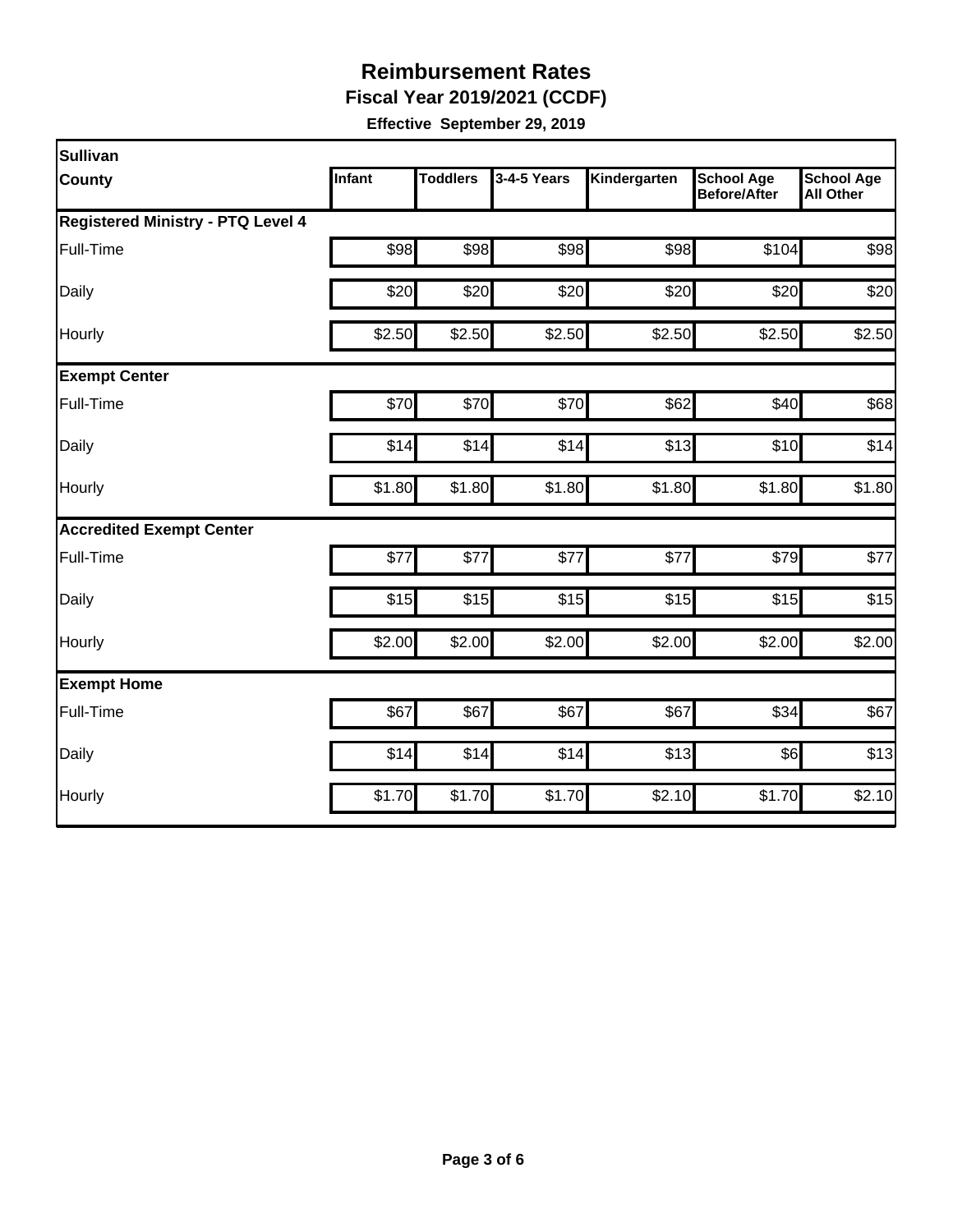#### **School Year 2019/2021 (OMW Pre-K) Reimbursement Rates**

| Sullivan                          |        |                 |             |              |                                          |                         |
|-----------------------------------|--------|-----------------|-------------|--------------|------------------------------------------|-------------------------|
| <b>County</b>                     | Infant | <b>Toddlers</b> | 3-4-5 Years | Kindergarten | <b>School Age</b><br><b>Before/After</b> | School Age<br>All Other |
| Licensed Center - PTQ Level 3     |        |                 |             |              |                                          |                         |
| Full-Time                         |        |                 | \$100.10    |              |                                          |                         |
| Daily                             |        |                 |             |              |                                          |                         |
| Hourly                            |        |                 |             |              |                                          |                         |
| Licensed Center - PTQ Level 4     |        |                 |             |              |                                          |                         |
| Full-Time                         |        |                 | \$107.80    |              |                                          |                         |
| Daily                             |        |                 |             |              |                                          |                         |
| Hourly                            |        |                 |             |              |                                          |                         |
| Licensed Home - PTQ Level 3       |        |                 |             |              |                                          |                         |
| Full-Time                         |        |                 | \$107.80    |              |                                          |                         |
| Daily                             |        |                 |             |              |                                          |                         |
| Hourly                            |        |                 |             |              |                                          |                         |
| Licensed Home - PTQ Level 4       |        |                 |             |              |                                          |                         |
| Full-Time                         |        |                 | \$115.50    |              |                                          |                         |
| Daily                             |        |                 |             |              |                                          |                         |
| Hourly                            |        |                 |             |              |                                          |                         |
| VCP Ministry - PTQ Level 0        |        |                 |             |              |                                          |                         |
| Full-Time                         |        |                 | \$77.00     |              |                                          |                         |
| Daily                             |        |                 |             |              |                                          |                         |
| Hourly                            |        |                 |             |              |                                          |                         |
| <b>VCP Ministry - PTQ Level 3</b> |        |                 |             |              |                                          |                         |
| Full-Time                         |        |                 | \$100.10    |              |                                          |                         |
| Daily                             |        |                 |             |              |                                          |                         |
| Hourly                            |        |                 |             |              |                                          |                         |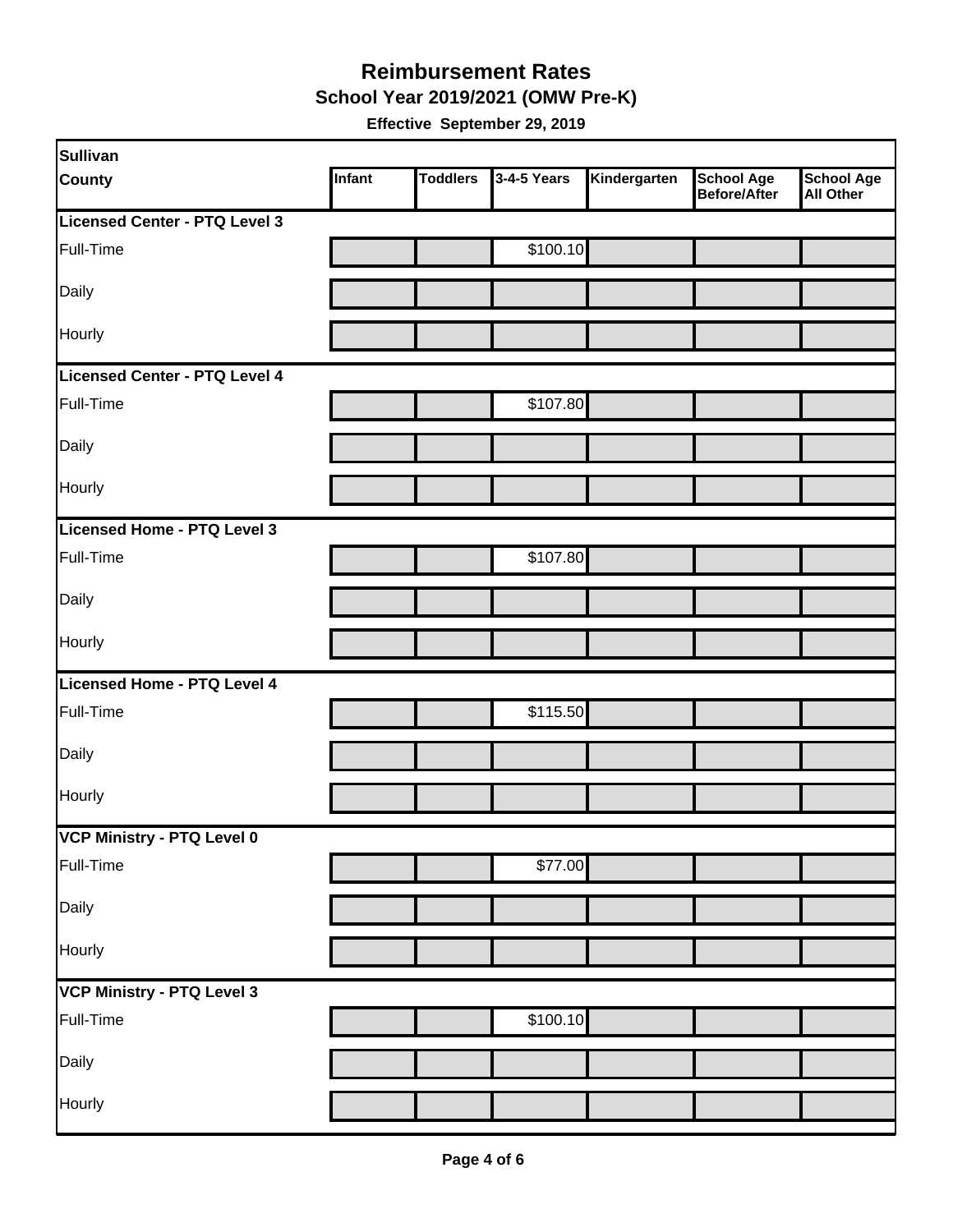**School Year 2019/2021 (OMW Pre-K)**

| Sullivan                                |        |                 |             |              |                                   |                                       |  |  |
|-----------------------------------------|--------|-----------------|-------------|--------------|-----------------------------------|---------------------------------------|--|--|
| <b>County</b>                           | Infant | <b>Toddlers</b> | 3-4-5 Years | Kindergarten | <b>School Age</b><br>Before/After | <b>School Age</b><br><b>All Other</b> |  |  |
| <b>VCP Ministry - PTQ Level 4</b>       |        |                 |             |              |                                   |                                       |  |  |
| Full-Time                               |        |                 | \$107.80    |              |                                   |                                       |  |  |
| Daily                                   |        |                 |             |              |                                   |                                       |  |  |
| Hourly                                  |        |                 |             |              |                                   |                                       |  |  |
| Private Accredited School - PTQ Level 0 |        |                 |             |              |                                   |                                       |  |  |
| Full-Time                               |        |                 | \$77.00     |              |                                   |                                       |  |  |
| Daily                                   |        |                 |             |              |                                   |                                       |  |  |
| Hourly                                  |        |                 |             |              |                                   |                                       |  |  |
| Private Accredited School - PTQ Level 1 |        |                 |             |              |                                   |                                       |  |  |
| Full-Time                               |        |                 | \$77.00     |              |                                   |                                       |  |  |
| Daily                                   |        |                 |             |              |                                   |                                       |  |  |
| <b>Hourly</b>                           |        |                 |             |              |                                   |                                       |  |  |
| Private Accredited School - PTQ Level 2 |        |                 |             |              |                                   |                                       |  |  |
| Full-Time                               |        |                 | \$92.40     |              |                                   |                                       |  |  |
| Daily                                   |        |                 |             |              |                                   |                                       |  |  |
| Hourly                                  |        |                 |             |              |                                   |                                       |  |  |
| Private Accredited School - PTQ Level 3 |        |                 |             |              |                                   |                                       |  |  |
| Full-Time                               |        |                 | \$100.10    |              |                                   |                                       |  |  |
| Daily                                   |        |                 |             |              |                                   |                                       |  |  |
| Hourly                                  |        |                 |             |              |                                   |                                       |  |  |
| Private Accredited School - PTQ Level 4 |        |                 |             |              |                                   |                                       |  |  |
| Full-Time                               |        |                 | \$107.80    |              |                                   |                                       |  |  |
| Daily                                   |        |                 |             |              |                                   |                                       |  |  |
| Hourly                                  |        |                 |             |              |                                   |                                       |  |  |